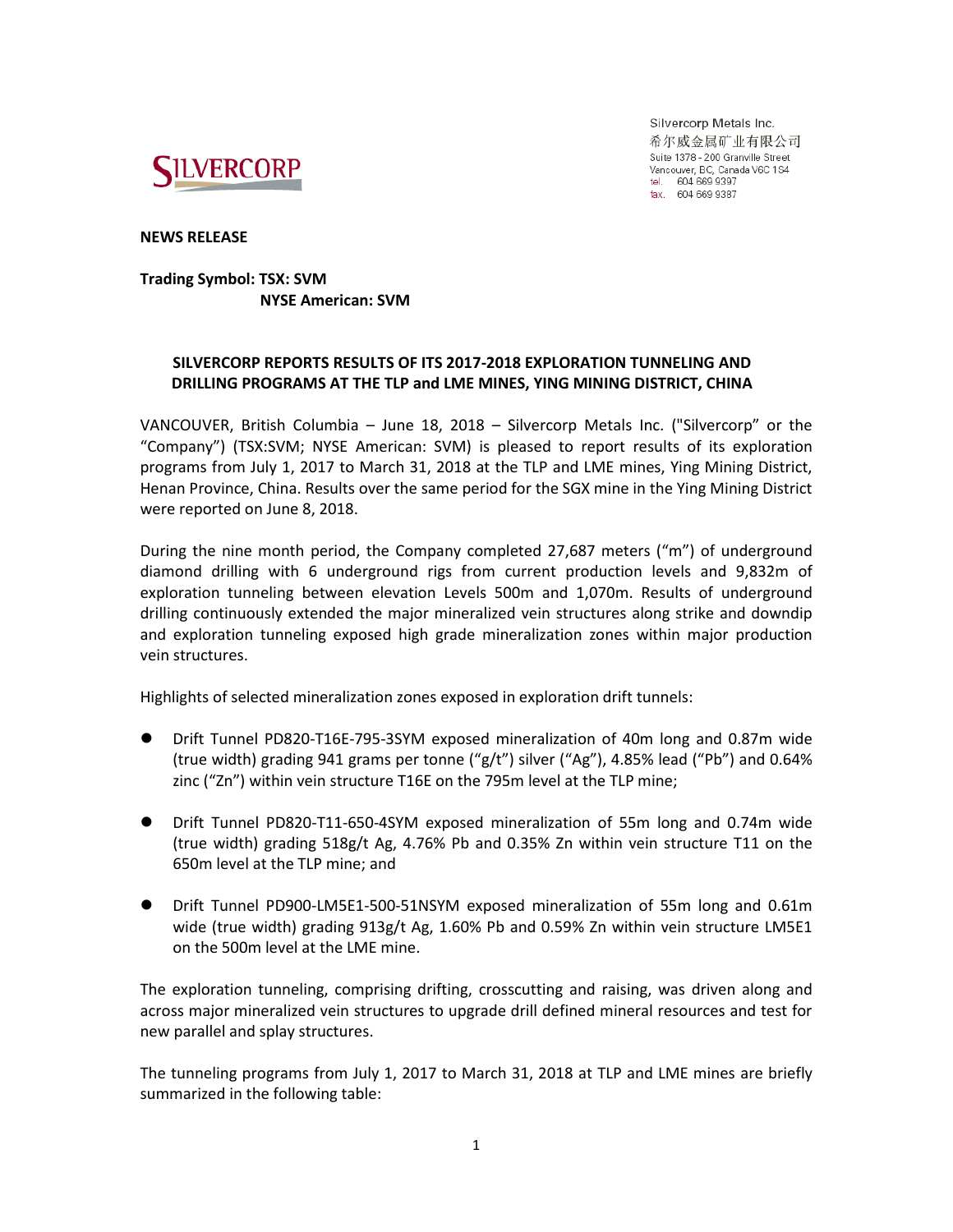|                                                            |                         |                           |                                        | <b>Drift</b>                 | Total Mineralization* Exposed by Drift Tunneling |                                 |             |        |        |
|------------------------------------------------------------|-------------------------|---------------------------|----------------------------------------|------------------------------|--------------------------------------------------|---------------------------------|-------------|--------|--------|
| <b>Major Target Veins</b>                                  | Target<br>Levels<br>(m) | Total<br>Tunneling<br>(m) | Channel<br><b>Samples</b><br>Collected | Tunneling<br>Included<br>(m) | Length<br>(m)                                    | Average<br>True<br>Width<br>(m) | Αg<br>(g/t) | Pb (%) | Zn (%) |
| <b>TLP Mine</b>                                            |                         |                           |                                        |                              |                                                  |                                 |             |        |        |
| T1, T2, T3, T5, T11,<br>T14, T16, T21, T22,<br>T27E. T33W2 | 510-1070                | 7.957                     | 2.775                                  | 5.031                        | 1.713                                            | 0.77                            | 298         | 3.61   | 0.39   |
| <b>LME Mine</b>                                            |                         |                           |                                        |                              |                                                  |                                 |             |        |        |
| LM2, LM3, LM5,<br>LM5E                                     | 500-915                 | 1.875                     | 881                                    | 1,351                        | 289                                              | 0.63                            | 513         | 1.41   | 0.48   |

**\***Mineralization is defined by silver equivalent value (AgEq) greater than or equal to 120 g/t at TLP and 125 g/t at LME. (Formulae used for AgEq calculation: TLP=34.1401\*Pb%+Ag g/t; LME=34.0436\*Pb%+Ag g/t)

Highlights of selected intersections of drill holes:

- Hole ZKGA2202 intersected a 0.59m interval from 24.43m to 25.02m, 0.56m true width, of vein T14W grading 1022g/t Ag, 1.70% Pb and 0.95% Zn at the 821m elevation at the TLP mine;
- Hole ZKT2543 intersected a 0.41m interval from 217.91m to 218.32m, 0.41m true width, of vein T39 grading 402g/t Ag, 1.81% Pb and 0.39% Zn at the 749m elevation, and a 1.16m interval from 361.64m to 362.80m, 1.10m true width, of vein T16 at the 691m elevation at the TLP mine; and
- Hole ZKG0405 intersected a 0.68m interval from 343.32m to 344.00m, 0.60m true width, of vein LM3 grading 484g/t Ag, 6.38% Pb and 3.20% Zn at the 708m elevation at the LME mine.

The underground drilling program is mainly conducted from the current production levels to delineate the downdip and along-strike extensions of known mineralized vein structures in the production area and test for new veins in the previous less-explored areas.

| <b>JUILIUS ILLUI III GILL TUILO IVILIA LUDICI.</b>  |                                   |                                 |                           |                                    |                                                  |                                                          |                                                      |
|-----------------------------------------------------|-----------------------------------|---------------------------------|---------------------------|------------------------------------|--------------------------------------------------|----------------------------------------------------------|------------------------------------------------------|
| <b>Major Target Veins</b>                           | Target<br><b>Elevation</b><br>(m) | <b>Meters</b><br><b>Drilled</b> | <b>Holes</b><br>Completed | <b>Samples</b><br><b>Collected</b> | <b>Holes</b><br>with<br>Assay<br><b>Received</b> | <b>Holes</b><br>Intercepted<br>Vein<br><b>Structures</b> | <b>Holes</b><br>Intercepted<br><b>Mineralization</b> |
| T11, T14, T15, T16,<br>T16W, T17, T17W,<br>T22, T39 | $270 -$<br>1.000                  | 19.256                          | 61                        | 962                                | $60*$                                            | 60                                                       | 24                                                   |
| LM1, LM2, LM3,<br>LM5, LM6, LM8,<br><b>IM18</b>     | $0 - 990$                         | 8.431                           | 27                        | 423                                | $27**$                                           | 27                                                       | 11                                                   |

The drilling programs from July 1, 2017 to March 31, 2018 at TLP and LME mines are briefly summarized in the following table:

\*Including 7 holes completed in the first half of 2017; 8 holes drilled in the first quarter of 2018 with assay pending

**\*\***Including 3 holes completed in the first half of 2017; 3 holes drilled in the first quarter of 2018 with assay pending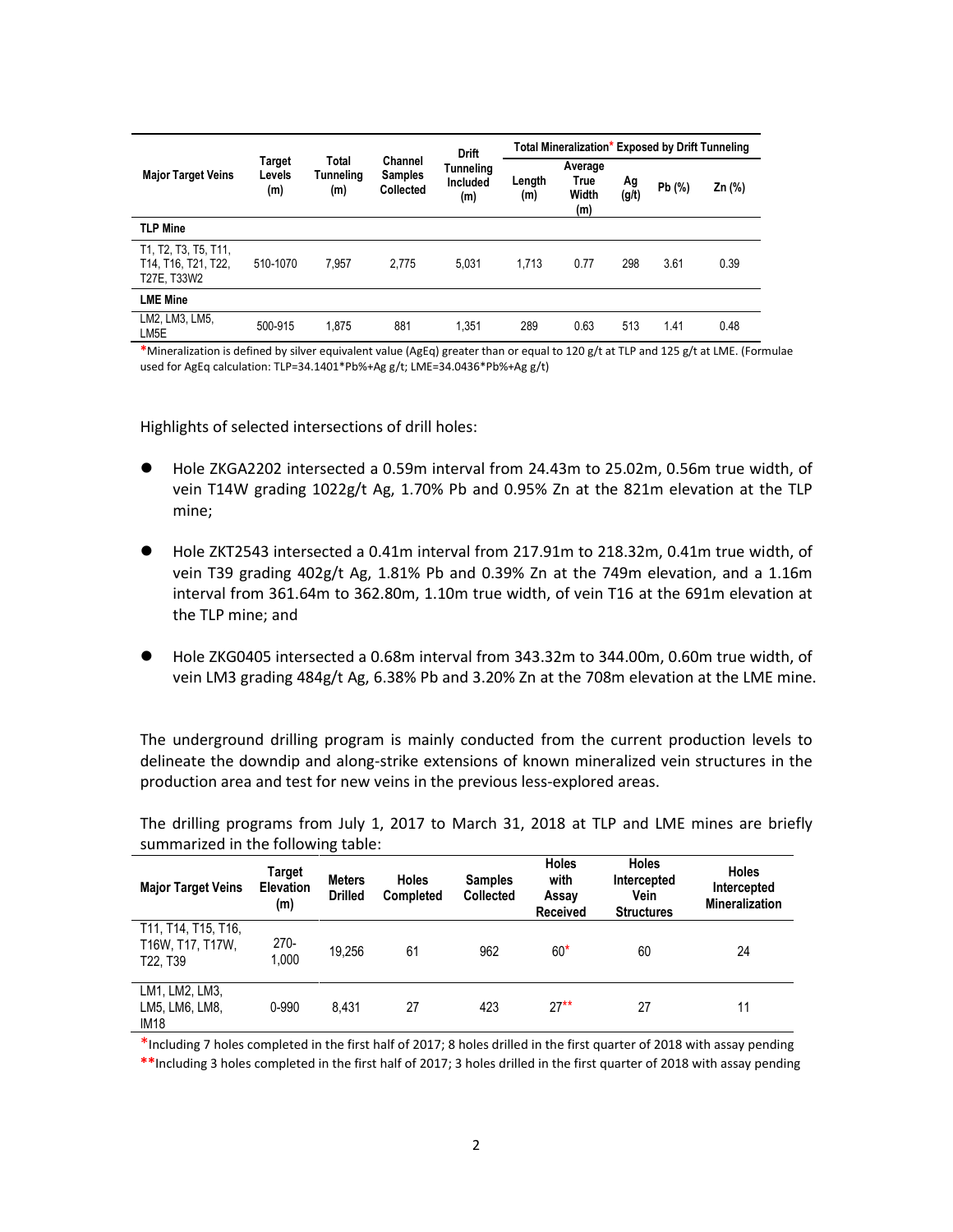Tables 1 and 2 below list the assay results of some selected mineralized intersections in drill holes and mineralized zones exposed in drift tunnels in the exploration programs from July 1, 2017 to March 31, 2018.

| Hole ID         | From<br>(m) | To $(m)$ | Elevation<br>(m) | Sample<br>Length<br>(m) | <b>True</b><br>Width<br>(m) | Ag $(g/t)$ | Pb<br>$(\%)$ | Zn<br>(%) | Vein            | Remarks |
|-----------------|-------------|----------|------------------|-------------------------|-----------------------------|------------|--------------|-----------|-----------------|---------|
| TLP MINE:       |             |          |                  |                         |                             |            |              |           |                 |         |
| ZKT0622         | 2.17        | 2.55     | 955              | 0.38                    | 0.25                        | 165        | 1.00         | 0.47      | T16branch       | Test    |
| ZKT0622         | 196.58      | 197.82   | 905              | 1.24                    | 0.80                        | 130        | 0.86         | 0.21      | <b>T11E</b>     | Test    |
| <b>ZKGA1412</b> | 120.00      | 120.47   | 839              | 0.47                    | 0.42                        | 403        | 0.23         | 0.22      | <b>T16W</b>     | Test    |
| ZKT1022         | 78.07       | 78.39    | 988              | 0.32                    | 0.20                        | 1,368      | 5.58         | 0.76      | T <sub>16</sub> | Stepout |
| ZKT1023         | 148.48      | 149.06   | 898              | 0.58                    | 0.58                        | 100        | 1.03         | 0.32      | <b>T11E</b>     | Test    |
| <b>ZKG0426</b>  | 74.73       | 75.06    | 636              | 0.33                    | 0.30                        | 254        | 0.97         | 0.09      | T17             | Test    |
| ZKT2914         | 167.37      | 168.33   | 773              | 0.96                    | 0.95                        | 132        | 1.34         | 0.49      | <b>T39W</b>     | Test    |
| ZKG0626         | 242.32      | 242.73   | 429              | 0.41                    | 0.38                        | 14         | 3.72         | 1.30      | <b>T15W</b>     | Test    |
|                 | 248.59      | 249.09   | 423              | 0.50                    | 0.45                        | 32         | 8.38         | 0.83      | T11             | Stepout |
| ZKT2915         | 203.89      | 204.50   | 713              | 0.61                    | 0.58                        | 70         | 20.80        | 0.43      | T39             | Test    |
|                 | 248.08      | 249.08   | 686              | 1.00                    | 0.95                        | 67         | 1.54         | 0.58      | <b>T39E</b>     | Test    |
| <b>ZKG0224</b>  | 212.42      | 213.00   | 512              | 0.58                    | 0.43                        | 20         | 4.01         | 0.68      | T11             | Stepout |
| ZKT0623         | 51.63       | 52.28    | 954              | 0.65                    | 0.59                        | 156        | 2.14         | 1.05      | T <sub>5E</sub> | Test    |
| ZKT0824         | 29.72       | 30.07    | 969              | 0.35                    | 0.35                        | 210        | 3.89         | 0.12      | <b>T5E2</b>     | Test    |
| ZKT2916         | 570.50      | 571.39   | 412              | 0.89                    | 0.79                        | 196        | 4.64         | 0.02      | <b>T15W</b>     | Test    |
| ZKT2543         | 217.91      | 218.32   | 749              | 0.41                    | 0.41                        | 402        | 1.81         | 0.39      | T39             | Test    |
|                 | 361.64      | 362.80   | 691              | 1.16                    | 1.10                        | 130        | 8.98         | 0.05      | T16             | Stepout |
| <b>ZKG0225</b>  | 238.81      | 239.23   | 451              | 0.42                    | 0.30                        | 42         | 4.36         | 0.59      | T11             | Stepout |
| ZKT2544         | 306.48      | 307.37   | 648              | 0.89                    | 0.81                        | 176        | 4.57         | 0.32      | <b>T16W</b>     | Test    |
| <b>ZKTA2101</b> | 37.57       | 38.01    | 918              | 0.44                    | 0.41                        | 97         | 2.45         | 0.72      | T22E3           | Test    |
| <b>ZKG0228</b>  | 73.78       | 74.38    | 632              | 0.60                    | 0.48                        | 33         | 3.94         | 0.28      | T17             | Test    |
| <b>ZKG0229</b>  | 122.49      | 122.99   | 585              | 0.50                    | 0.33                        | 408        | 7.17         | 0.69      | <b>T17W</b>     | Test    |
| <b>ZKG0427</b>  | 132.53      | 133.51   | 544              | 0.98                    | 0.65                        | 115        | 0.41         | 0.03      | T17             | Stepout |
| ZKT3324         | 213.69      | 214.06   | 716              | 0.37                    | 0.33                        | 149        | 0.04         | 0.13      | T39             | Test    |
| ZKG0230         | 207.47      | 207.89   | 592              | 0.42                    | 0.20                        | 31         | 2.44         | 0.08      | <b>T17W</b>     | Test    |
| ZKG0628         | 30.36       | 30.69    | 634              | 0.33                    | 0.25                        | 321        | 1.01         | 0.15      | T16Wbranch      | Test    |
|                 | 111.51      | 112.05   | 581              | 0.54                    | 0.41                        | 135        | 6.54         | 0.17      | T <sub>17</sub> | Stepout |
| <b>ZKGA2202</b> | 24.43       | 25.02    | 821              | 0.59                    | 0.56                        | 1,022      | 1.70         | 0.95      | <b>T14W</b>     | Test    |
| <b>LME MINE</b> |             |          |                  |                         |                             |            |              |           |                 |         |
| ZKL5423         | 296.00      | 296.34   | 226              | 0.34                    | 0.24                        | 24         | 1.55         | 2.74      | LM6E            | Test    |
|                 | 497.66      | 498.30   | 39               | 0.64                    | 0.44                        | 192        | 1.35         | 1.45      | LM5E2           | Test    |
| <b>ZKG0405</b>  | 343.32      | 344.00   | 708              | 0.68                    | 0.60                        | 484        | 6.38         | 3.20      | LM3             | Test    |
| <b>ZKG1431</b>  | 328.63      | 330.09   | 635              | 1.46                    | 0.54                        | 76         | 2.34         | 0.30      | LM1             | Test    |
|                 | 360.50      | 361.01   | 617              | 0.51                    | 0.27                        | 1,655      | 6.32         | 2.66      | LM18            | Test    |
| ZKL6803         | 250.15      | 250.56   | 447              | 0.41                    | 0.35                        | 52         | 1.64         | 0.61      | LM <sub>5</sub> | Stepout |
|                 | 274.20      | 275.14   | 428              | 0.94                    | 0.79                        | 186        | 0.70         | 0.29      | LM5E            | Stepout |
| <b>ZKL7202</b>  | 218.32      | 218.71   | 494              | 0.39                    | 0.33                        | 277        | 1.52         | 0.73      | LM <sub>5</sub> | Stepout |
|                 | 248.46      | 248.95   | 472              | 0.49                    | 0.42                        | 99         | 1.03         | 0.12      | LM5E            | Stepout |

**Table 1: Selected drilling results from the drilling programs at the TLP and LME mines**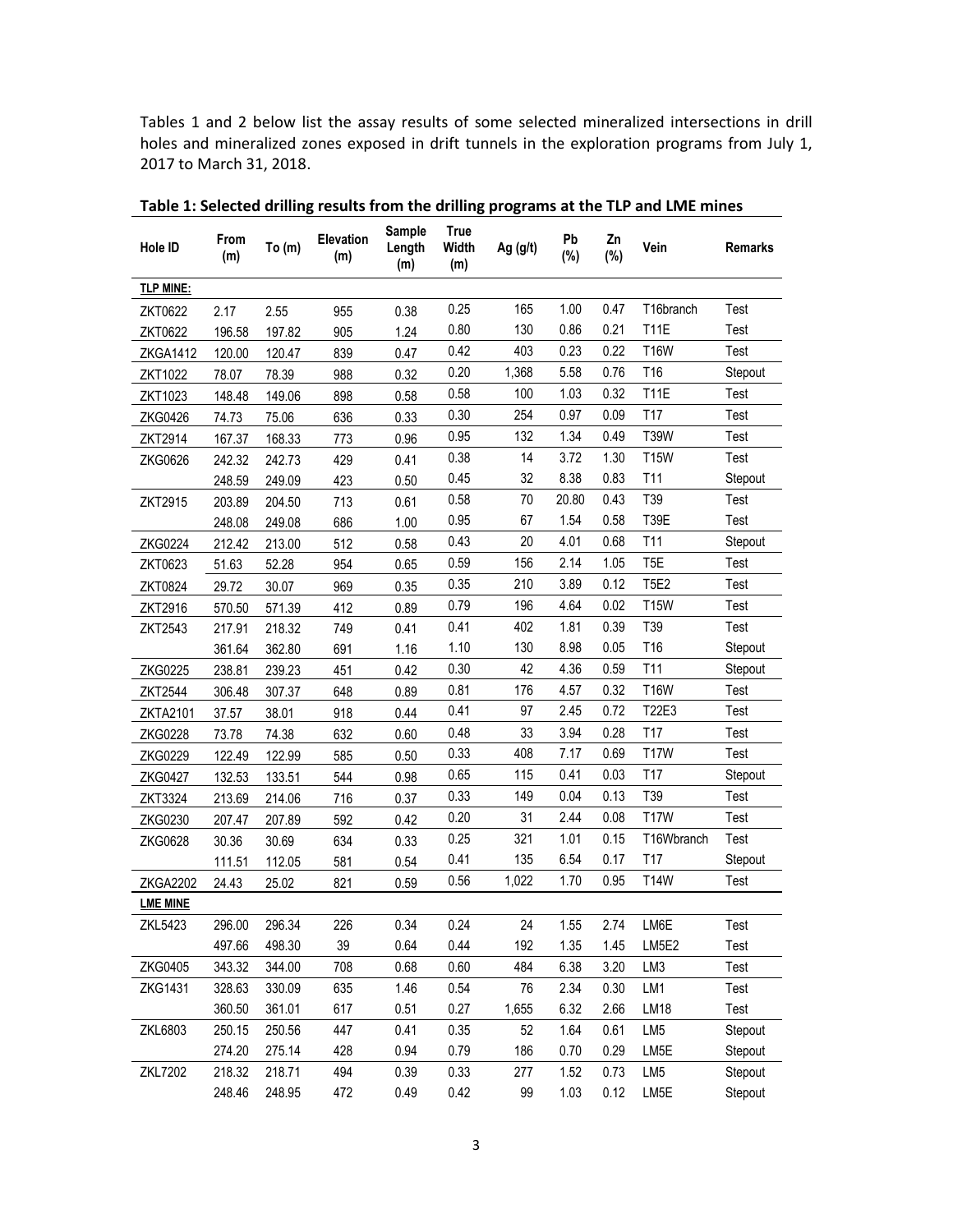| <b>ZKL7203</b> | 48.97  | 50.13  | 614 | 1.16 | 1.88 | 133 | 1.39  | 0.09 | LM6W            | Test    |
|----------------|--------|--------|-----|------|------|-----|-------|------|-----------------|---------|
|                | 250.79 | 251.73 | 443 | 0.94 | 0.73 | 88  | 0.44  | 0.24 | LM <sub>5</sub> | Stepout |
|                | 274.78 | 275.40 | 422 | 0.62 | 0.48 | 69  | 1.49  | 0.30 | LM5E            | Stepout |
| ZKL1201        | 73.05  | 73.57  | 637 | 0.52 | 0.52 | 471 | 0.14  | 0.04 | LM2 2           | Test    |
|                | 110.12 | 110.50 | 627 | 0.38 | 0.38 | 17  | 2.22  | 2.68 | LM2branch       | Test    |
| <b>ZKL6804</b> | 420.80 | 421.18 | 275 | 0.38 | 0.29 | 80  | 5.76  | 1.82 | LM5E2           | Test    |
| <b>ZKL1202</b> | 88.30  | 88.75  | 612 | 0.45 | 0.44 | 686 | 1.06  | 0.09 | LM2 2           | Test    |
|                | 178.40 | 178.80 | 566 | 0.40 | 0.39 | 51  | 12.94 | 0.69 | LM <sub>2</sub> | Test    |
| <b>ZKL5951</b> | 190.03 | 193.84 | 691 | 3.81 | 3.40 | 69  | 3.85  | 0.18 | LM3             | Test    |

**\***Test: intersections in open areas without known mineralization for new resource delineation **\*\***Stepout: intersections adjacent to existing resource blocks for resource expansion

# **Table 2: Selected mineralized zones exposed by drift tunneling at the TLP and LME mines**

| <b>TLP MINE</b><br>T <sub>2</sub><br>1070<br>40<br>1.17<br>151<br>1.97<br>PD1070-T2-1070-4SYM<br>0.10<br>T <sub>2</sub><br>930<br>42<br>1.02<br>PD930-T2W1-930-S1-Extension<br>372<br>2.23<br>0.29<br>T <sub>2</sub><br>610<br>0.64<br>130<br>3.91<br>0.17<br>PD730-T2-610-31NYM<br>154<br>T <sub>3</sub><br>PD800-T3-800-35SNYM<br>800<br>30<br>1.12<br>181<br>2.34<br>0.14<br>PD800-T3-800-35NYM<br>T <sub>3</sub><br>800<br>30<br>0.53<br>112<br>3.62<br>0.32<br>T <sub>3</sub><br>665<br>45<br>0.67<br>14<br>4.63<br>0.16<br>PD730-T3-665-21SYM<br>T <sub>5</sub><br>PD1070-T5-1070-5NYM<br>1070<br>35<br>0.72<br>128<br>5.28<br>0.12<br>PD820-T11-650-4NYM<br>T11<br>650<br>85<br>1.06<br>199<br>5.36<br>0.66<br>PD820-T11-650-4SYM<br>T11<br>650<br>55<br>0.74<br>518<br>0.35<br>4.76<br>T <sub>14</sub><br>PD820-T14-755-2NYM<br>755<br>45<br>0.59<br>105<br>3.00<br>0.23<br>T14<br>755<br>65<br>0.96<br>357<br>3.85<br>0.60<br>PD820-T14-755-1NYM<br>T14<br>70<br>173<br>4.28<br>0.24<br>PD820-T14-755-2SYM<br>755<br>0.44<br>PD840-T14E-840-15SYM<br><b>T14E</b><br>840<br>45<br>0.75<br>165<br>7.49<br>0.58<br>800<br>35<br>0.66<br>160<br>0.27<br>PD800-T14E-800-23SYM<br><b>T14E</b><br>3.51<br>T16<br>960<br>356<br>PD960-T16E-960-8NSYM<br>98<br>0.50<br>3.12<br>0.39<br>PD820-T16-795-3NYM<br>T16<br>795<br>30<br>0.58<br>392<br>1.65<br>0.68<br>T16<br>50<br>0.93<br>610<br>1.59<br>1.03<br>PD820-T16-755-3NYM<br>755<br>846<br>1,012<br>PD846-T16E-846-7SNYM<br><b>T16E</b><br>35<br>0.50<br>2.93<br>0.43<br>PD820-T16E-795-3SYM<br><b>T16E</b><br>795<br>40<br>0.87<br>941<br>4.85<br>0.64<br><b>T16E</b><br>1.02<br>372<br>0.67<br>PD820-T16-755-3NYM<br>755<br>30<br>4.43<br>PD960-T27E-990-14NYM<br><b>T27E</b><br>990<br>38<br>0.60<br>89<br>2.92<br>0.12<br><b>T27E</b><br>960<br>30<br>0.67<br>117<br>4.84<br>0.27<br>PD960-T27E-960-12NYM<br>0.62<br>48<br>PD960-T27E-960-12SYM<br><b>T27E</b><br>960<br>45<br>4.87<br>0.16<br>PD800-T31-800-A23SNYM<br>T31<br>800<br>45<br>0.91<br>129<br>2.85<br>0.24 | <b>Tunnel ID</b>     | <b>Target</b><br>Vein | Level<br>(m) | Length<br>(m) | <b>True Width</b><br>(m) | Ag $(g/t)$ | Pb (%) | Zn (%) |
|----------------------------------------------------------------------------------------------------------------------------------------------------------------------------------------------------------------------------------------------------------------------------------------------------------------------------------------------------------------------------------------------------------------------------------------------------------------------------------------------------------------------------------------------------------------------------------------------------------------------------------------------------------------------------------------------------------------------------------------------------------------------------------------------------------------------------------------------------------------------------------------------------------------------------------------------------------------------------------------------------------------------------------------------------------------------------------------------------------------------------------------------------------------------------------------------------------------------------------------------------------------------------------------------------------------------------------------------------------------------------------------------------------------------------------------------------------------------------------------------------------------------------------------------------------------------------------------------------------------------------------------------------------------------------------------------------------------------------------------------------------------------------------------------------------------------------------------------------------------------------------------------------------------------------------------------------------------------------------------------------------------------------------|----------------------|-----------------------|--------------|---------------|--------------------------|------------|--------|--------|
|                                                                                                                                                                                                                                                                                                                                                                                                                                                                                                                                                                                                                                                                                                                                                                                                                                                                                                                                                                                                                                                                                                                                                                                                                                                                                                                                                                                                                                                                                                                                                                                                                                                                                                                                                                                                                                                                                                                                                                                                                                  |                      |                       |              |               |                          |            |        |        |
|                                                                                                                                                                                                                                                                                                                                                                                                                                                                                                                                                                                                                                                                                                                                                                                                                                                                                                                                                                                                                                                                                                                                                                                                                                                                                                                                                                                                                                                                                                                                                                                                                                                                                                                                                                                                                                                                                                                                                                                                                                  |                      |                       |              |               |                          |            |        |        |
|                                                                                                                                                                                                                                                                                                                                                                                                                                                                                                                                                                                                                                                                                                                                                                                                                                                                                                                                                                                                                                                                                                                                                                                                                                                                                                                                                                                                                                                                                                                                                                                                                                                                                                                                                                                                                                                                                                                                                                                                                                  |                      |                       |              |               |                          |            |        |        |
|                                                                                                                                                                                                                                                                                                                                                                                                                                                                                                                                                                                                                                                                                                                                                                                                                                                                                                                                                                                                                                                                                                                                                                                                                                                                                                                                                                                                                                                                                                                                                                                                                                                                                                                                                                                                                                                                                                                                                                                                                                  |                      |                       |              |               |                          |            |        |        |
|                                                                                                                                                                                                                                                                                                                                                                                                                                                                                                                                                                                                                                                                                                                                                                                                                                                                                                                                                                                                                                                                                                                                                                                                                                                                                                                                                                                                                                                                                                                                                                                                                                                                                                                                                                                                                                                                                                                                                                                                                                  |                      |                       |              |               |                          |            |        |        |
|                                                                                                                                                                                                                                                                                                                                                                                                                                                                                                                                                                                                                                                                                                                                                                                                                                                                                                                                                                                                                                                                                                                                                                                                                                                                                                                                                                                                                                                                                                                                                                                                                                                                                                                                                                                                                                                                                                                                                                                                                                  |                      |                       |              |               |                          |            |        |        |
|                                                                                                                                                                                                                                                                                                                                                                                                                                                                                                                                                                                                                                                                                                                                                                                                                                                                                                                                                                                                                                                                                                                                                                                                                                                                                                                                                                                                                                                                                                                                                                                                                                                                                                                                                                                                                                                                                                                                                                                                                                  |                      |                       |              |               |                          |            |        |        |
|                                                                                                                                                                                                                                                                                                                                                                                                                                                                                                                                                                                                                                                                                                                                                                                                                                                                                                                                                                                                                                                                                                                                                                                                                                                                                                                                                                                                                                                                                                                                                                                                                                                                                                                                                                                                                                                                                                                                                                                                                                  |                      |                       |              |               |                          |            |        |        |
|                                                                                                                                                                                                                                                                                                                                                                                                                                                                                                                                                                                                                                                                                                                                                                                                                                                                                                                                                                                                                                                                                                                                                                                                                                                                                                                                                                                                                                                                                                                                                                                                                                                                                                                                                                                                                                                                                                                                                                                                                                  |                      |                       |              |               |                          |            |        |        |
|                                                                                                                                                                                                                                                                                                                                                                                                                                                                                                                                                                                                                                                                                                                                                                                                                                                                                                                                                                                                                                                                                                                                                                                                                                                                                                                                                                                                                                                                                                                                                                                                                                                                                                                                                                                                                                                                                                                                                                                                                                  |                      |                       |              |               |                          |            |        |        |
|                                                                                                                                                                                                                                                                                                                                                                                                                                                                                                                                                                                                                                                                                                                                                                                                                                                                                                                                                                                                                                                                                                                                                                                                                                                                                                                                                                                                                                                                                                                                                                                                                                                                                                                                                                                                                                                                                                                                                                                                                                  |                      |                       |              |               |                          |            |        |        |
|                                                                                                                                                                                                                                                                                                                                                                                                                                                                                                                                                                                                                                                                                                                                                                                                                                                                                                                                                                                                                                                                                                                                                                                                                                                                                                                                                                                                                                                                                                                                                                                                                                                                                                                                                                                                                                                                                                                                                                                                                                  |                      |                       |              |               |                          |            |        |        |
|                                                                                                                                                                                                                                                                                                                                                                                                                                                                                                                                                                                                                                                                                                                                                                                                                                                                                                                                                                                                                                                                                                                                                                                                                                                                                                                                                                                                                                                                                                                                                                                                                                                                                                                                                                                                                                                                                                                                                                                                                                  |                      |                       |              |               |                          |            |        |        |
|                                                                                                                                                                                                                                                                                                                                                                                                                                                                                                                                                                                                                                                                                                                                                                                                                                                                                                                                                                                                                                                                                                                                                                                                                                                                                                                                                                                                                                                                                                                                                                                                                                                                                                                                                                                                                                                                                                                                                                                                                                  |                      |                       |              |               |                          |            |        |        |
|                                                                                                                                                                                                                                                                                                                                                                                                                                                                                                                                                                                                                                                                                                                                                                                                                                                                                                                                                                                                                                                                                                                                                                                                                                                                                                                                                                                                                                                                                                                                                                                                                                                                                                                                                                                                                                                                                                                                                                                                                                  |                      |                       |              |               |                          |            |        |        |
|                                                                                                                                                                                                                                                                                                                                                                                                                                                                                                                                                                                                                                                                                                                                                                                                                                                                                                                                                                                                                                                                                                                                                                                                                                                                                                                                                                                                                                                                                                                                                                                                                                                                                                                                                                                                                                                                                                                                                                                                                                  |                      |                       |              |               |                          |            |        |        |
|                                                                                                                                                                                                                                                                                                                                                                                                                                                                                                                                                                                                                                                                                                                                                                                                                                                                                                                                                                                                                                                                                                                                                                                                                                                                                                                                                                                                                                                                                                                                                                                                                                                                                                                                                                                                                                                                                                                                                                                                                                  |                      |                       |              |               |                          |            |        |        |
|                                                                                                                                                                                                                                                                                                                                                                                                                                                                                                                                                                                                                                                                                                                                                                                                                                                                                                                                                                                                                                                                                                                                                                                                                                                                                                                                                                                                                                                                                                                                                                                                                                                                                                                                                                                                                                                                                                                                                                                                                                  |                      |                       |              |               |                          |            |        |        |
|                                                                                                                                                                                                                                                                                                                                                                                                                                                                                                                                                                                                                                                                                                                                                                                                                                                                                                                                                                                                                                                                                                                                                                                                                                                                                                                                                                                                                                                                                                                                                                                                                                                                                                                                                                                                                                                                                                                                                                                                                                  |                      |                       |              |               |                          |            |        |        |
|                                                                                                                                                                                                                                                                                                                                                                                                                                                                                                                                                                                                                                                                                                                                                                                                                                                                                                                                                                                                                                                                                                                                                                                                                                                                                                                                                                                                                                                                                                                                                                                                                                                                                                                                                                                                                                                                                                                                                                                                                                  |                      |                       |              |               |                          |            |        |        |
|                                                                                                                                                                                                                                                                                                                                                                                                                                                                                                                                                                                                                                                                                                                                                                                                                                                                                                                                                                                                                                                                                                                                                                                                                                                                                                                                                                                                                                                                                                                                                                                                                                                                                                                                                                                                                                                                                                                                                                                                                                  |                      |                       |              |               |                          |            |        |        |
|                                                                                                                                                                                                                                                                                                                                                                                                                                                                                                                                                                                                                                                                                                                                                                                                                                                                                                                                                                                                                                                                                                                                                                                                                                                                                                                                                                                                                                                                                                                                                                                                                                                                                                                                                                                                                                                                                                                                                                                                                                  |                      |                       |              |               |                          |            |        |        |
|                                                                                                                                                                                                                                                                                                                                                                                                                                                                                                                                                                                                                                                                                                                                                                                                                                                                                                                                                                                                                                                                                                                                                                                                                                                                                                                                                                                                                                                                                                                                                                                                                                                                                                                                                                                                                                                                                                                                                                                                                                  |                      |                       |              |               |                          |            |        |        |
|                                                                                                                                                                                                                                                                                                                                                                                                                                                                                                                                                                                                                                                                                                                                                                                                                                                                                                                                                                                                                                                                                                                                                                                                                                                                                                                                                                                                                                                                                                                                                                                                                                                                                                                                                                                                                                                                                                                                                                                                                                  |                      |                       |              |               |                          |            |        |        |
|                                                                                                                                                                                                                                                                                                                                                                                                                                                                                                                                                                                                                                                                                                                                                                                                                                                                                                                                                                                                                                                                                                                                                                                                                                                                                                                                                                                                                                                                                                                                                                                                                                                                                                                                                                                                                                                                                                                                                                                                                                  |                      |                       |              |               |                          |            |        |        |
|                                                                                                                                                                                                                                                                                                                                                                                                                                                                                                                                                                                                                                                                                                                                                                                                                                                                                                                                                                                                                                                                                                                                                                                                                                                                                                                                                                                                                                                                                                                                                                                                                                                                                                                                                                                                                                                                                                                                                                                                                                  | PD960-T33W1-990-N1MW | <b>T33W</b>           | 990          | 45            | 0.29                     | 244        | 1.20   | 0.11   |
| PD960-T33W2-990-17SYM<br>T33W2<br>990<br>72<br>1.09<br>435<br>2.12<br>0.23                                                                                                                                                                                                                                                                                                                                                                                                                                                                                                                                                                                                                                                                                                                                                                                                                                                                                                                                                                                                                                                                                                                                                                                                                                                                                                                                                                                                                                                                                                                                                                                                                                                                                                                                                                                                                                                                                                                                                       |                      |                       |              |               |                          |            |        |        |
| <b>LME MINE</b>                                                                                                                                                                                                                                                                                                                                                                                                                                                                                                                                                                                                                                                                                                                                                                                                                                                                                                                                                                                                                                                                                                                                                                                                                                                                                                                                                                                                                                                                                                                                                                                                                                                                                                                                                                                                                                                                                                                                                                                                                  |                      |                       |              |               |                          |            |        |        |
| PD900-LM5-615-58NYM<br>LM <sub>5</sub><br>600<br>24<br>1.54<br>271<br>1.82<br>0.48                                                                                                                                                                                                                                                                                                                                                                                                                                                                                                                                                                                                                                                                                                                                                                                                                                                                                                                                                                                                                                                                                                                                                                                                                                                                                                                                                                                                                                                                                                                                                                                                                                                                                                                                                                                                                                                                                                                                               |                      |                       |              |               |                          |            |        |        |
| 500<br>0.53<br>423<br>1.16<br>PD900-LM5-500-50SYM<br>LM <sub>5</sub><br>60<br>0.58                                                                                                                                                                                                                                                                                                                                                                                                                                                                                                                                                                                                                                                                                                                                                                                                                                                                                                                                                                                                                                                                                                                                                                                                                                                                                                                                                                                                                                                                                                                                                                                                                                                                                                                                                                                                                                                                                                                                               |                      |                       |              |               |                          |            |        |        |
| PD900-LM5-750-66NYM<br>LM5E<br>750<br>25<br>0.58<br>363<br>0.51<br>0.19                                                                                                                                                                                                                                                                                                                                                                                                                                                                                                                                                                                                                                                                                                                                                                                                                                                                                                                                                                                                                                                                                                                                                                                                                                                                                                                                                                                                                                                                                                                                                                                                                                                                                                                                                                                                                                                                                                                                                          |                      |                       |              |               |                          |            |        |        |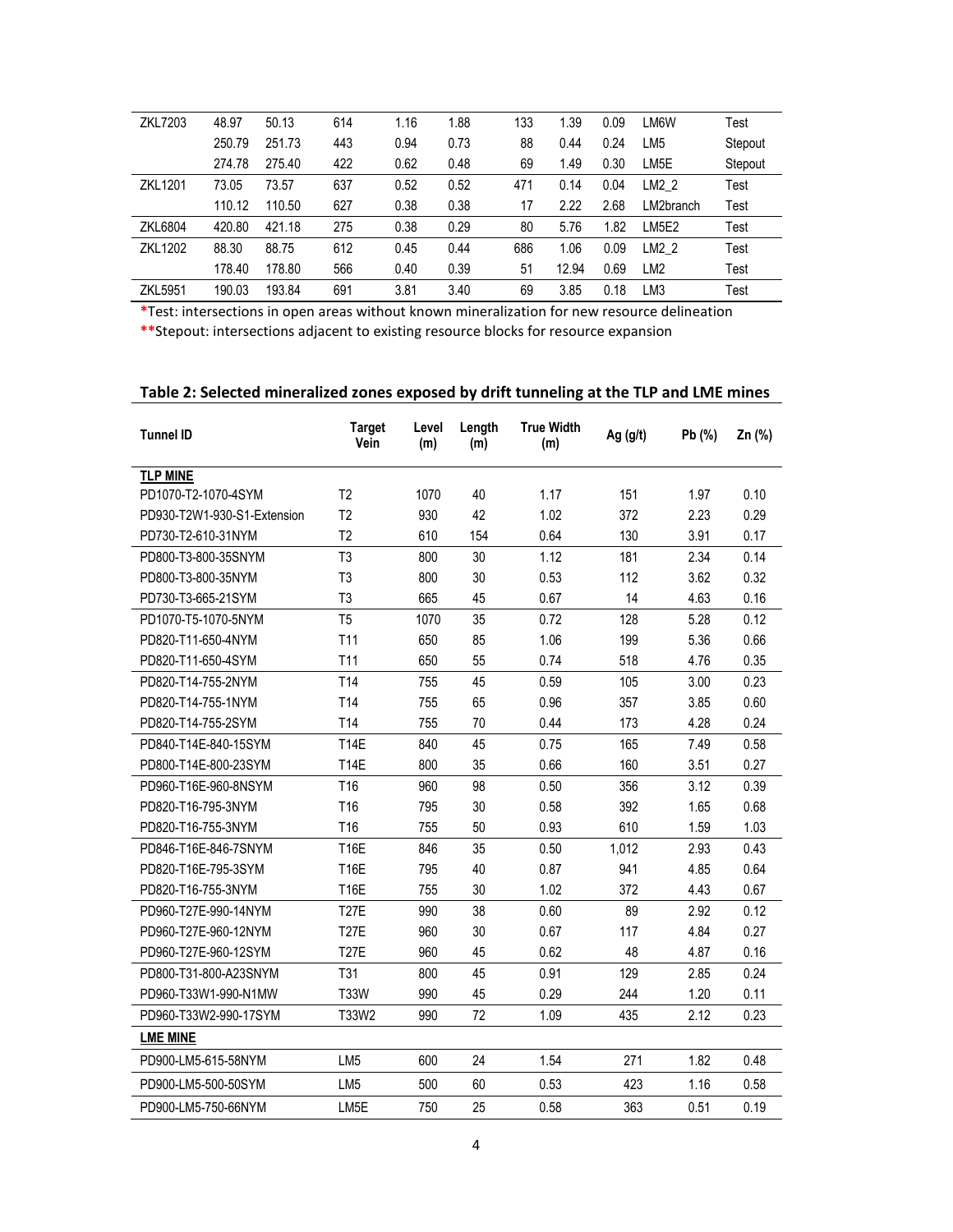| PD900-LM5E1-500-51NSYM | M5E1- | 500 | $\mathbf{h}$<br>vu | 0.6 <sup>.</sup> | 913 | .60  | 0.59        |
|------------------------|-------|-----|--------------------|------------------|-----|------|-------------|
| PD838-LM6-845-50SYM    | _M6   | 845 | つに<br>vu           |                  | 207 | ე.80 | 195<br>u.zu |

#### **Quality Control**

Drill cores are NQ size. Drill core samples, limited by apparent mineralization contact or shear/alteration contact, were split into halves by saw cutting. The half cores are stored in the Company's core shacks for future reference and checking, and the other half core samples are shipped in security sealed bags to the Chengde Huakan 514 Geology and Minerals Test and Research Institute in Chengde, Hebei Province, China, 226 km northeast of Beijing, and the Zhengzhou Nonferrous Exploration Institute Lab in Zhengzhou, Henan Province, China. Both labs are ISO9000 certified analytical labs. For analysis the sample is dried and crushed to minus 1mm and then split to a 200-300g subsample which is further pulverized to minus 200 mesh. Two subsamples are prepared from the pulverized sample. One is digested with aqua regia for gold analysis with AAS, and the other is digested with two-acids for analysis of silver, lead, zinc and copper with AAS.

Channel samples are collected along sample lines perpendicular to the mineralized vein structure in exploration tunnels. Spacing between sampling lines is typically 5m along strike. Both the mineralized vein and the altered wall rocks are cut with continuous chisel chipping. Sample length ranges from 0.2m to more than 1m, depending on the width of the mineralized vein and the mineralization type. Channel samples are prepared and assayed with AAS at Silvercorp's mine laboratory (Ying Lab) located at the mill complex in Luoning County, Henan Province, China. The Ying lab is officially accredited by the Quality and Technology Monitoring Bureau of Henan Province and is qualified to provide analytical service. The channel samples are dried, crushed and pulverized. A 200g sample of minus 160 mesh is prepared for assay. A duplicate sample of minus 1mm is made and kept at the laboratory archives. Gold is analysed by fire assay with AAS finish, and silver, lead, zinc and copper are assayed by two-acid digestion with AAS finish.

A routine quality assurance/quality control (QA/QC) procedure is adopted to monitor the analytical quality at each lab. Certified reference materials (CRMs), pulp duplicates and blanks are inserted into each lab batch of samples. QA/QC data at the lab are attached to the assay certificates for each batch of samples.

The Company maintains its own comprehensive QA/QC program to ensure best practices in sample preparation and analysis of the exploration samples. Project geologists regularly insert CRM, field duplicates and blanks to each batch of 30 core samples to monitor the sample preparation and analysis procedures at the labs. The analytical quality of the labs is further evaluated with external checks by sending about 3-5% of the pulp samples to higher level labs to check for lab bias.

Data from both the Company's and the labs' QA/QC programs are reviewed on a timely basis by project geologists.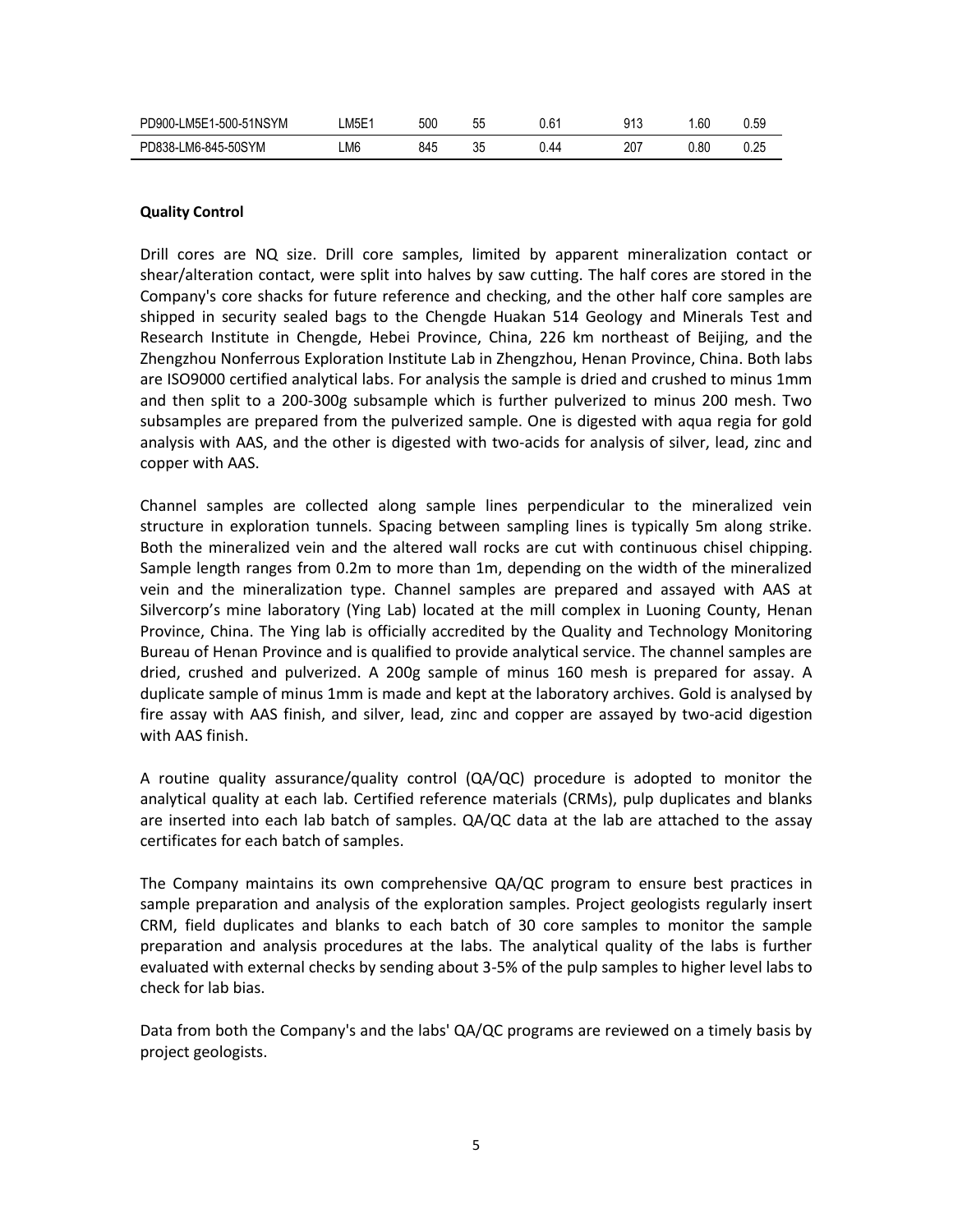Ruijin Jiang, P. Geo, reviewed the exploration data and prepared the scientific and technical information regarding exploration results contained herein. Guoliang Ma, P. Geo., Manager of Exploration and Resource of the Company, is the Qualified Person for Silvercorp under NI 43-101 and has reviewed and given consent to the technical information contained in this news release.

#### **About Silvercorp**

Silvercorp is a low-cost silver-producing Canadian mining company with multiple mines in China. The Company's vision is to deliver shareholder value by focusing on the acquisition of under developed projects with resource potential and the ability to grow organically. For more information, please visit our website at www.silvercorp.ca.

#### **For further information**

Lorne Waldman Senior Vice President Silvercorp Metals Inc.

Phone: (604) 669-9397 Toll Free: 1(888) 224-1881 Email: investor@silvercorp.ca Website: www.silvercorp.ca

#### **CAUTIONARY DISCLAIMER - FORWARD LOOKING STATEMENTS**

Certain of the statements and information in this press release constitute "forward-looking statements" within the meaning of the United States Private Securities Litigation Reform Act of 1995 and "forward-looking information" within the meaning of applicable Canadian provincial securities laws. Any statements or information that express or involve discussions with respect to predictions, expectations, beliefs, plans, projections, objectives, assumptions or future events or performance (often, but not always, using words or phrases such as "expects", "is expected", "anticipates", "believes", "plans", "projects", "estimates", "assumes", "intends", "strategies", "targets", "goals", "forecasts", "objectives", "budgets", "schedules", "potential" or variations thereof or stating that certain actions, events or results "may", "could", "would", "might" or "will" be taken, occur or be achieved, or the negative of any of these terms and similar expressions) are not statements of historical fact and may be forward-looking statements or information. Forward-looking statements or information relate to, among other things: the price of silver and other metals; the accuracy of mineral resource and mineral reserve estimates at the Company's material properties; the sufficiency of the Company's capital to finance the Company's operations; estimates of the Company's revenues and capital expenditures; estimated production from the Company's mines in the Ying Mining District; timing of receipt of permits and regulatory approvals; availability of funds from production to finance the Company's operations; and access to and availability of funding for future construction, use of proceeds from any financing and development of the Company's properties.

Forward-looking statements or information are subject to a variety of known and unknown risks, uncertainties and other factors that could cause actual events or results to differ from